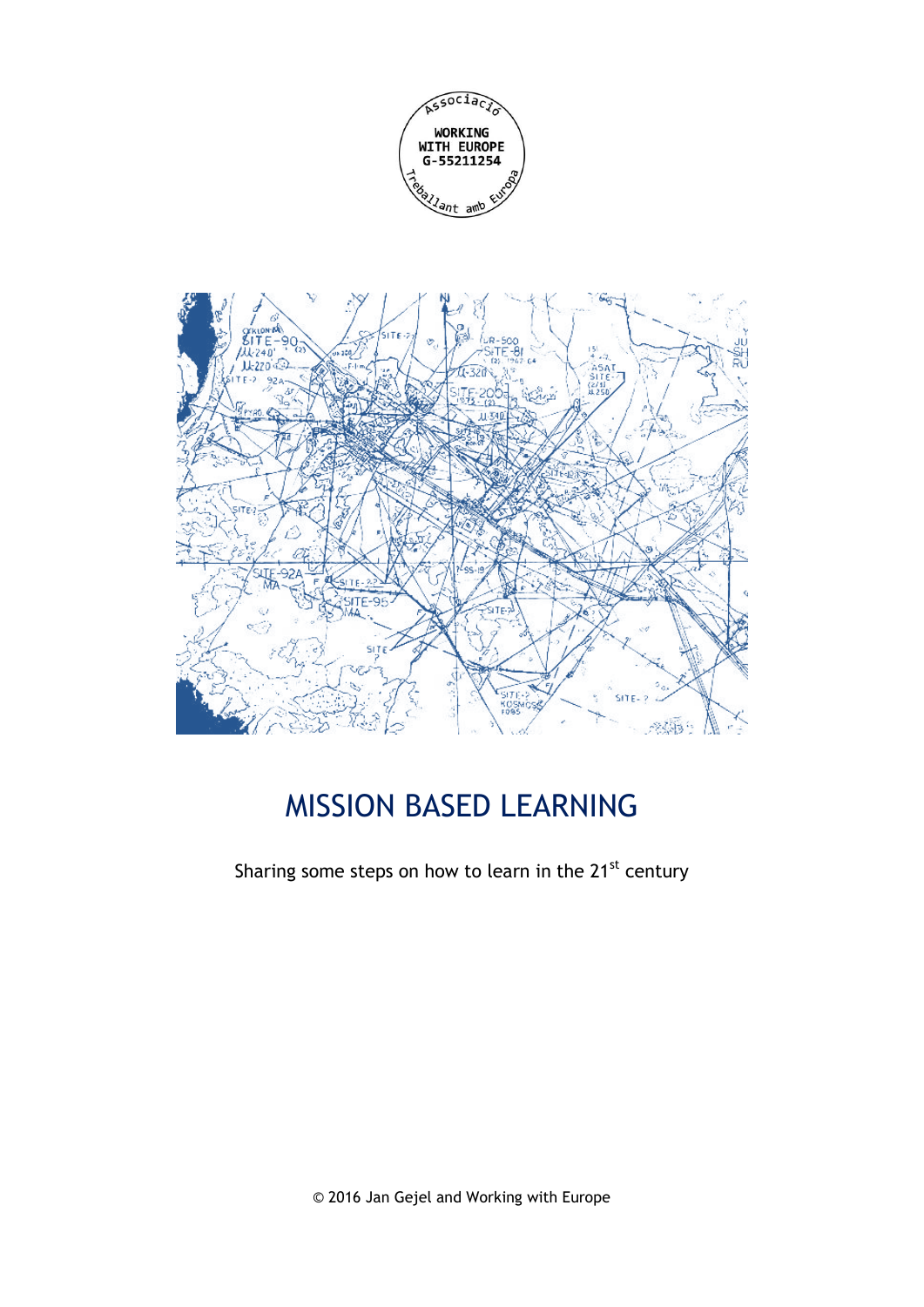

# APOLOGIES

First, allow me to apologize for bringing forth yet another "learning" – Mission Based Learning.

Haven't we got enough already: problem based learning, game based learning, flipped classroom learning, team based learning, case based learning, technology based learning, community based learning, just to mention a few… Why, then, do we need another "learning"?

Well, yes – and no. We could combine some of the "learnings" above into what we on earlier occasions call 21<sup>st</sup> century learning. However, 21<sup>st</sup> century learning is rather abstract, and combining various "learnings" often lead to less satisfactory mixes of all sorts of incompatible elements, missing out in particular a strong and unique core and profile of the "learning" proposed.

Therefore, having appropriately apologized, we would still like to promote a "learning" called Mission Base Learning.



# WHY A NEW LEARNING APPROACH - A FRAMEWORK

We are not proposing a detailed didactics or a complex system. We are proposing Mission Base learning as a framework for learning innovation, applicable in a wide range of contexts.

The need to propose Mission Bases Learning emerges from 15 years of intensive learning experimentation I countless European learning projects at various levels. And, from critical readings of learning innovation research…

The proposed framework or framework draft includes a unique core, a set of strong and clear principles – and incorporates important learning innovation elements from recent European research and policy – however, not as a simple juxtaposition, but integrated in the concept core and supporting this core.

We also see the term Mission as a fresh and useful way of reformulating and recentering such learning innovation, avoiding long academic explanations and replacing such explanations with clear principles and guidelines. What works in practice is what counts.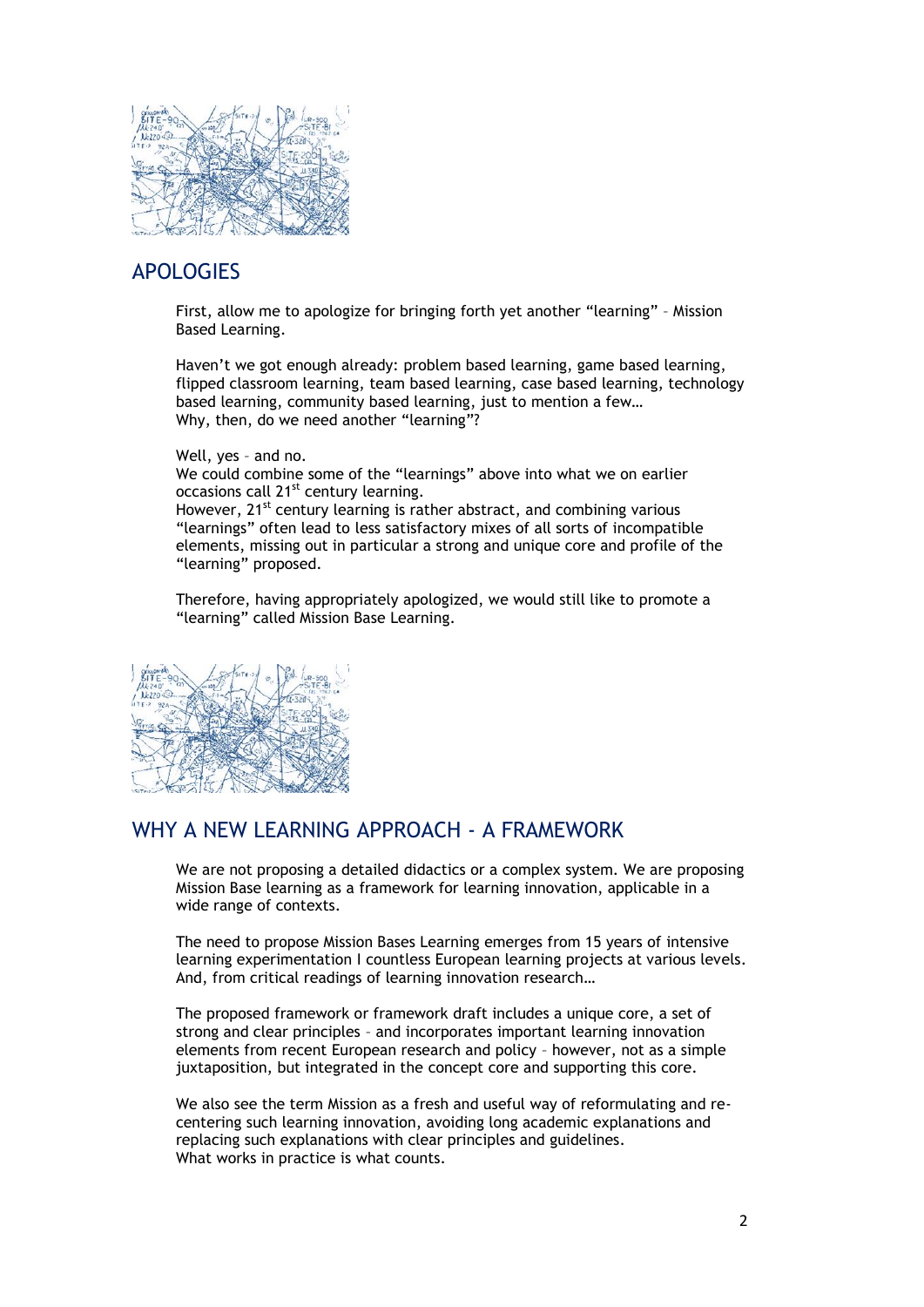Furthermore, the word and the connotations of Mission link strongly to young people's gaming culture, which might be of importance to counter increasing disengagement in traditional education among young people. But also because the gaming culture offers valuable elements to what we now call Mission Based Learning.

The framework is not that new: many elements arrive from other "learnings", but we believe that bringing those elements together in support of a sound concept core, and subsuming the elements under this core, do represent an original approach worth discussing.

In total, Mission Based Learning represents a radical and dramatic approach to learning innovation, taking seriously what we have learned across decades of what works and what does not.

Certainly, what we are doing at the moment does not work at all.



# WHAT'S THE NATURE OF MISSION BASED LEARNING

When looking for an expression and a concept that really summarizes, organizes and structures what we understand as good, sustainable and useful learning in 21st century Europe, we came upon the work *Mission*.

Contrary to a deductive scientific justification, our justification was and is based on a wide range of experience with all sorts of learners along 15 years of learning innovation in European collaboration contexts.

We therefore need to admit that our promotion of Mission Bases Learning builds on intuition, mountains of unscientific experience and a set of strong feelings about what is needed.

The term Mission is for us associated with many *important meanings*, such as:

- $\rightarrow$  it expresses something important, urgent, imminent you need to do
- $\rightarrow$  it expresses undertaking a complex line of actions
- $\rightarrow$  it involves you personally and professionally
- $\rightarrow$  it includes the idea of creating something new and meaningful to groups of people and organisations
- $\rightarrow$  it is connected to tasks of some volume, scope and size
- $\rightarrow$  it must be carried out along considerable time spans
- $\rightarrow$  it involves many players, alliances and supporters
- $\rightarrow$  it must probably be carried out in steps, as no direct success is possible
- $\rightarrow$  it involves overcoming various obstacles
- $\rightarrow$  it might not succeed in the first attempt, several attempts might be needed
- $\rightarrow$  and it also links to a feeling of cultural innovation and new ways of thinking

The word Mission has been used in endless historic and cultural contexts: geographical, religious, warfare, research, science-fiction and many others. And, as mentioned, recently strongly connected to the world of digital gaming, the global value of which now exceeds the global value of the film industry, and increasingly defines the lifestyles, cultures, mind-sets *and learning styles* of the new generations of young people.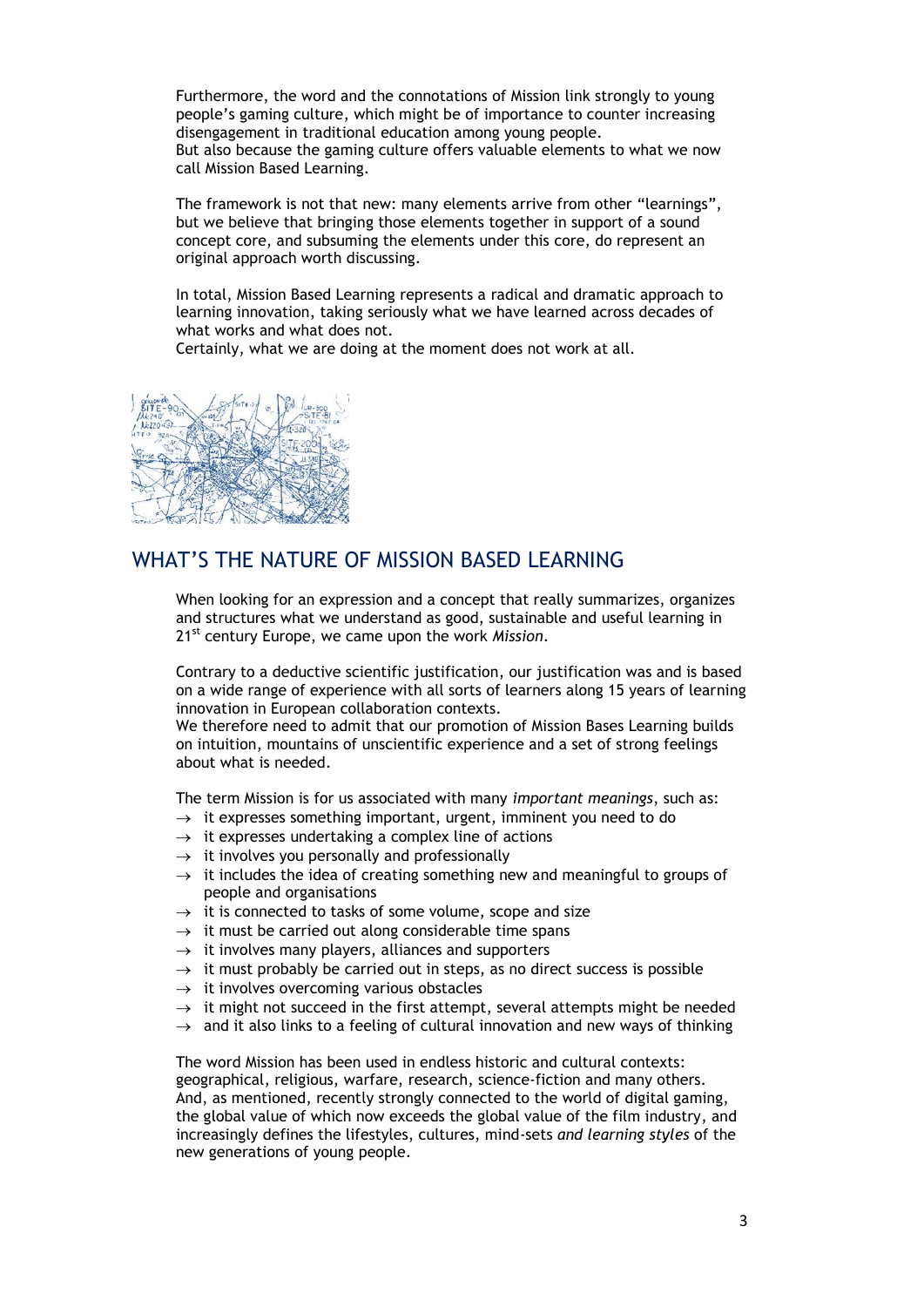Mission Based Learning is not defined by any of these connections, but includes elements of them all.

At the same time Mission Based Learning is responding to the open schooling innovation invitation from the European Commission, including fundamentally rethinking and innovating learning.

An invitation that is not at all followed up by national authorities... In fact, Mission Based Learning offers a framework for bringing together in structured form most of the learning innovation elements advocated by the Commission and by leading research communities.

*Why do we believe that the term Mission is able to organise such a new and complex learning approach?*

Because Missions includes all the characteristics of strong, sustainable, relevant and attractive learning, such as:

- $\rightarrow$  learning in relevant contexts and when needed and relevant
- $\rightarrow$  learning in cross-topic contexts
- $\rightarrow$  learning linked to real-life and real-time challenges, including societal challenges
- $\rightarrow$  learning in collaboration with pan-sector community resources
- $\rightarrow$  learning taking place as working through challenges along considerable time spans
- $\rightarrow$  learning combining personal interests, talents and community needs
- $\rightarrow$  learning linked to creating things and to taking action in real life
- $\rightarrow$  learning offering immersion and long-term engagement
- $\rightarrow$  learning creating outcomes and results
- $\rightarrow$  learning continuously combining physical, social and the virtual worlds
- $\rightarrow$  learning fostering initiative, creativity and hard work

Obviously all those characteristics contradict what happens in our educational systems, but that does not make Mission Based Learning less relevant.



# MISSION BASED LEARNING – INCORPORATING IMPORTANT EUROPEAN INNOVATIONS AND PRIORITIES

Let us briefly list some of the many important European learning strategies embedded and integrated in Mission Base Learning:

- $\rightarrow$  open schooling
- $\rightarrow$  entrepreneurial learning and initiative-taking
- $\rightarrow$  learning close to science, research and innovation
- $\rightarrow$  learning with the community
- $\rightarrow$  learning in mixed realities
- $\rightarrow$  context based and situated learning
- $\rightarrow$  problem based learning
- $\rightarrow$  digital fluency
- $\rightarrow$  learning linked to real-life challenges and cases
- $\rightarrow$  etc.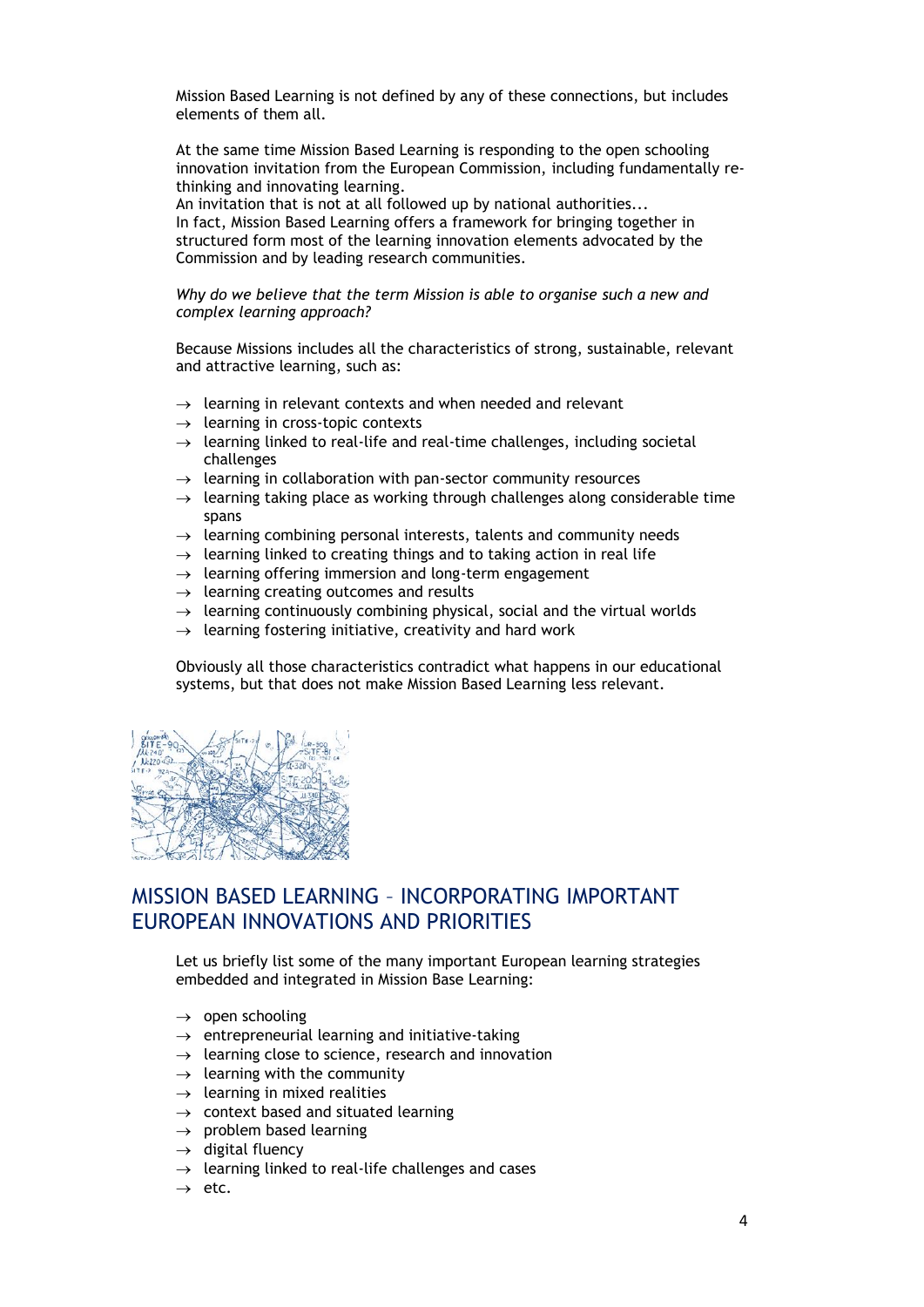The problem is that none of these learning strategies work well in isolation, and none of them work well if implemented in traditional teaching didactics.

They will continue to play out in a vacuum, in abstract situations and in unlinked structures if they do not find a form to move in, a narrative to communicate in and a script to be guided by.

What makes Mission Based Learning attractive is that is does not simply summarise all these innovative strategies: it offers those strategies a **form**, a **narrative** and **script**, allowing the innovation to play out in real-life.

Evidently, this is perfectly in line with the vocabulary used by the Commission and recent research to characterize the new nature of such learners:

- $\rightarrow$  explorers
- $\rightarrow$  iournalists
- $\rightarrow$  scientists
- $\rightarrow$  experimenters
- $\rightarrow$  detectives
- $\rightarrow$  investigators
- $\rightarrow$  entrepreneurs
- $\rightarrow$  creators
- $\rightarrow$  innovators

Ulysses, Umberto Eco, Einstein, Watergate, Philip Marlowe, Agatha Christie, you name it…



## WHAT'S THE KEY PRINCIPLES

Let's make an effort to provide some details on the basic principles of Mission Based Learning.

The key principles of such learning are embedded in the very definition of a mission.

Many types of missions are possible and very many directions might be taken, as no manual is possible or even useful. Part of the learning is precisely about the ability to find your own way.

Nevertheless, and no matter how open the missions might be and how many different ways there might be to accomplish the missions, all missions should bring into play a number of key characteristics.

*Why is that?* Because these principles are the ones that ensure strong learning, that's why!

If these principles are not respected, the learning will either not occur, or be too weak to be useful and sustainable.

Let's mention the most important principles in creating missions for learning, regardless of the topic addressed: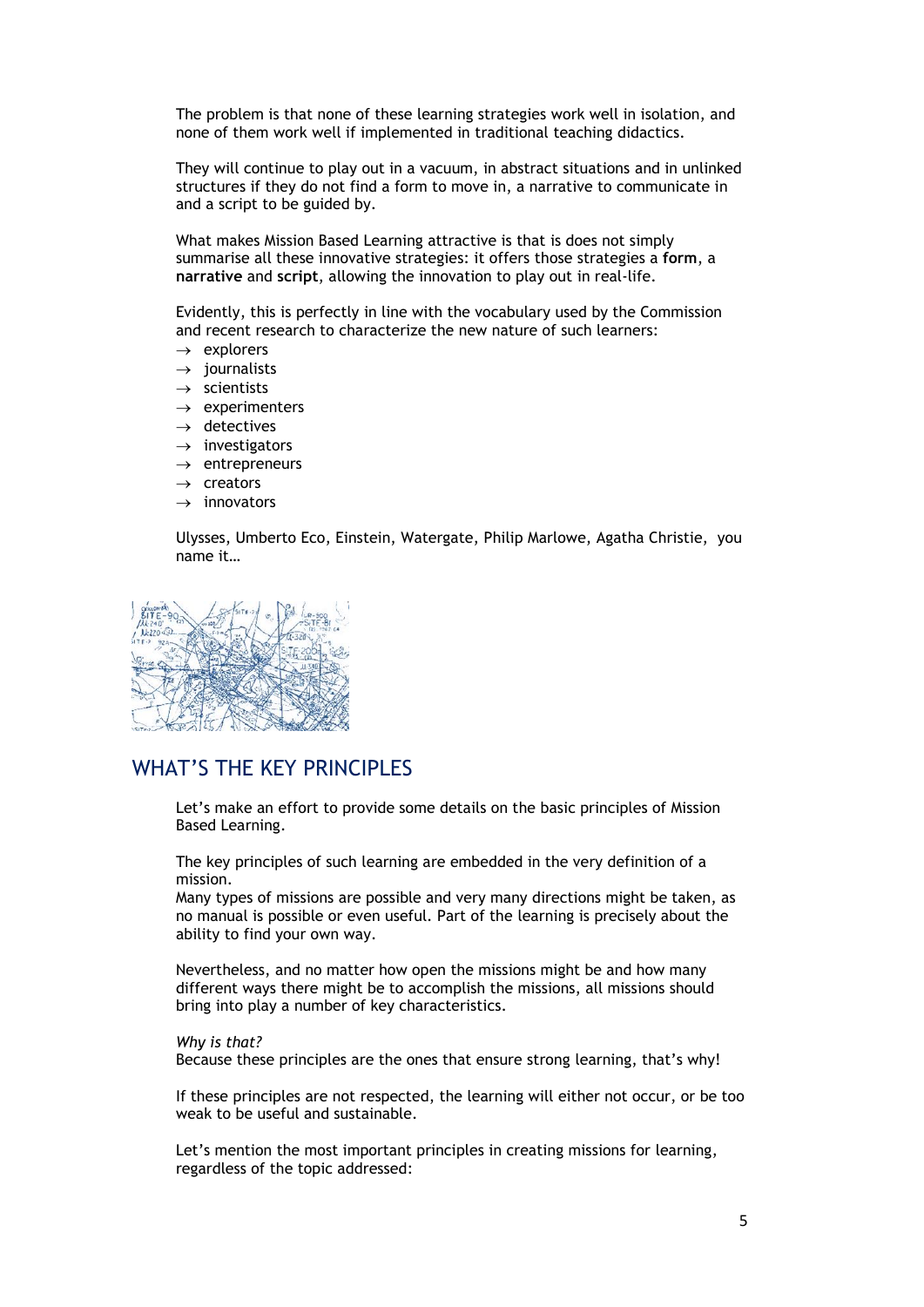

#### **MISSION IMPOSSIBLE**

The missions to engage in should be missions impossible!

At least impossible for the normal way we see things, and what can be imagined among the young learners. The point is precisely that engaging in something you are already capable of will not produce new strong capacity, as you will simply repeat what you already can do.

To be attractive and productive, the mission must be difficult, complicated and challenging – but of course within reach of strong efforts..!



### *DEDICATION*

The mission must call for strong dedication – from the learners, but also from the professionals involved. The mission should be so interesting and attractive that dedication is constantly reinforced along the work processes.

Dedication is needed to create learning, not only to reach the goals defined.



Strong dedication leads to immersion: immersion is a state of mind in which you are totally buried in carrying out the tasks and activities you need to work your way towards t- o accomplish your mission.

This characteristic explains why not all missions are good missions: if they do not create immersion, they are not strong enough, and little learning will result.



**THINK BIG, BUT**

This is also why you need to think big!

If we engage the learners in small, trivial and unimportant challenges, we will simply add to their feeling of being unimportant.

The missions must be "big enough" to create respect among the learners and to challenge their feeling of being normal people with less opportunities and resources.

Another reason for thinking big is that the mission must have a certain complexity, volume and duration to create immersion and thereby… learning. Small and punctual activities will not do the job. They will have very little impact on the learning.

Obviously, and it goes without saying, the missions should not be too big: building a spaceship flying to the moon is not a good mission.

The key point is: "big enough" to create immersion and deep learning.



**CHALLENGE THE LEARNERS**

In other words, the mission must challenge the learners involved, not please them.

They must be challenged with missions that they could not imagine being involved in. The mission itself must be able to create respect and dedication among them.

The missions must be able to overcome their well-justified resistance to "wellmeaning" activities from the educational system. They must create a feeling of brand new ways of working and being engaged in challenges that few other people will be offered. The average underdog becomes the alpha dog…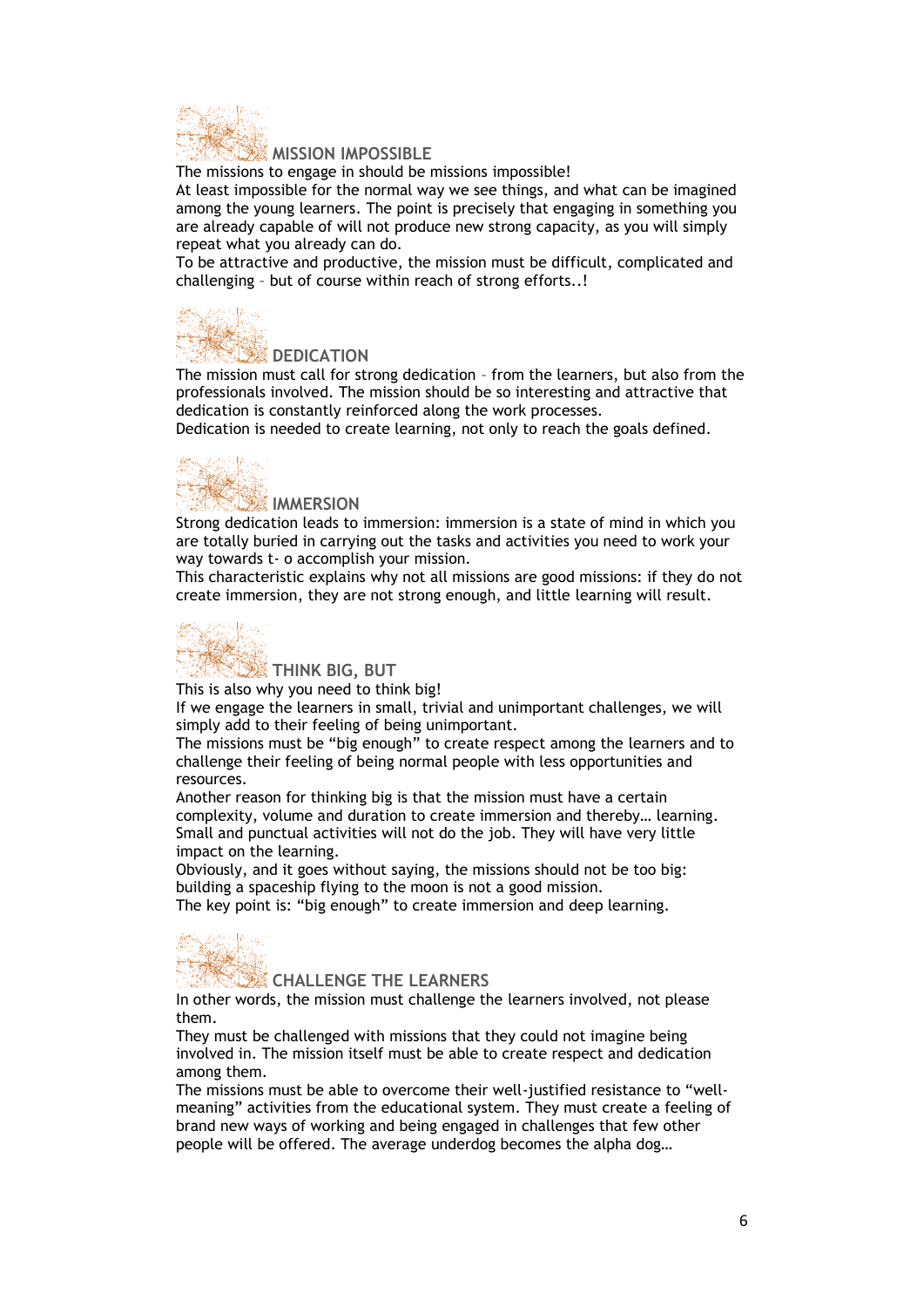

#### **REAL-TIME AND REAL-LIFE**

The missions can go in very many directions. The "juice" of the missions is not what they wish to accomplish at the end (the results), but what kind of learning and new experience they create on the way.

However, the missions need to engage in things that take place here and now in the communities (physical, social or virtual), or in emerging initiatives bringing about new things. They must be real-time oriented and link to what is happening here and now. They must also be real-life oriented: missions built on simulations, artificial challenges or purely theoretical activities are not relevant in this context, as they do not create the needed respect, engagement and… deep learning.



# **TIME** MATTERS

Such a mission could be short or long, right? Wrong. Serious challenges, missions that call for respect, dedication and immersion – and in particular learning – need a certain amount of *time*.

Changing mentality, experience and building new competences in real-life does not happen in a few days or weeks.

It is not possible, of course, to indicate such a thing as the perfect duration of a mission, as missions, resources and engagement levels can be very different. However, strong missions will typically need to be carried out in months, not days or weeks, such as for example 4, 6 or 8 months, and in some cases more if possible.

It is possible to create strong engagement if the learners are engaged in the mission 1 or 2 full days a week along a certain number of months.

Less will not do the job, and the more they are engaged the better.



WHO SHOULD BE MISSION FACILITATORS?

Who are the professionals to support the learners in their missions? In fact, teachers, academic professionals and social workers might not always be the best mission facilitators, as they carry a big burden of traditional academic mentality towards which many learners have created resistance along their often problematic educational careers.

If such professionals are involved, they will need to struggle their way out of their academic world and bring about a lot of changed mind-sets.

Often youth workers, seniors, sport trainers, community role-models or entrepreneurs are much closer to what it takes to support the learners' mission work.

Such people are often less pedagogical, more direct and straightforward and will be able to establish better, open and more uncomplicated relationships with the learners, built on practical collaboration in the missions.



#### **COMPLICATED**

The mission must be complicated, just like good computer games. Not complicated in the academic sense, but complicated because many activities are needed, collaboration with many people is needed and because only a clever step-by-step strategy will allow moving from one level (activity) to the next. Whereas many learners will step back in front of academic complications, they do not have to fear this kind of complications.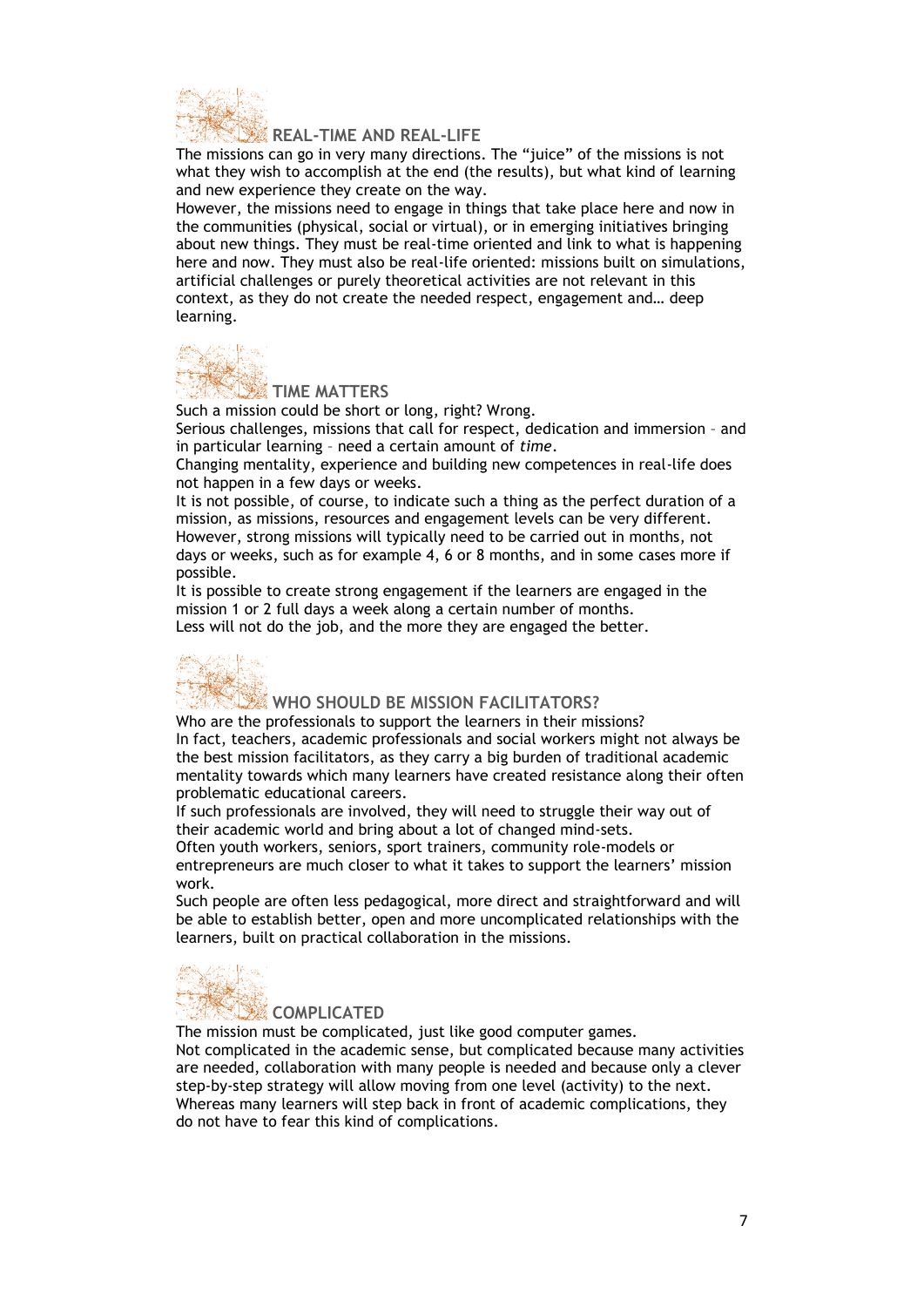

#### **BALANCING WISHES AND REALITY**

It is a basic and absolutely necessary principle that a mission is based on the interest, skills, talents, dreams or aspirations of the learners. If not, the mission will fail big time. No engagement, no long-term dedication and no learning. However, it is precisely a key role of the mission facilitators to prevent any naïve or totally useless mission from taking place.

The ideas of the learners must be balanced and assessed against what makes sense, what is useful, what other people might appreciate and what can result in valuable and well-completed missions.

The mission facilitators must be brave and direct and willing to counter and prevent such naïve or useless initiatives. This is in fact taking the learners seriously, and at the end it will create respect among the learners.



#### **ENTREPRENEURIAL INSPIRATION**

Our key words – learning and missions – are of course closely linked to the reinterpretation of what entrepreneurship means.

Unlike in the old days where entrepreneurship was about creating a small business, today entrepreneurship has received a much broader interpretation: entrepreneurial mentality and behaviour has now been made independent of the end result (a small business) and is defined by the entrepreneurial process: taking action, trying out, experimenting, linking to real-life challenges, creating something new – and creating capacity to work through all the phases of entrepreneurial action.

The end result can still be a small business, but also a service, an organisation, a club, a community initiative and much more – or simply strong and sustainable learning.



#### **STEP BY STEP**

The key method in our missions is precisely inspired by good and immersive computer games: the mission is complicated and we cannot simply make a big jump and accomplish this mission. Not possible. What, then?

We need to proceed as the good computer games: step by step, level by level. We need to build up the capacity to accomplish the mission.

The art of missioning is precisely to take the right steps in the right order and slowly build up the needed resources, alliances and power to accomplish the mission.

This often includes very many steps, along which we must learn, explore, build alliances, create plans, demonstrate our project, create economy, negotiate and struggle our way towards making the mission impossible possible.

Each successful step represents new resources and new alliances and new opportunities, allowing us to take the next step.

To some extent the needed steps can be planned, but in many cases the stepwise progression will need to be adjusted to what really happens along the first steps. *Such processes and efforts generate strong and sustainable learning…*



#### **LEARNING ON THE FLIGHT**

A lot of learning will take place in such missions, but this learning is another kind of learning than in the classroom:

- it will take place when it is needed to solve problems at the different levels (situated learning)

- it will take place when the learning makes sense and is important (learning when needed and on demand)

- it will take place closely linked to real-life activities and challenges (relevance)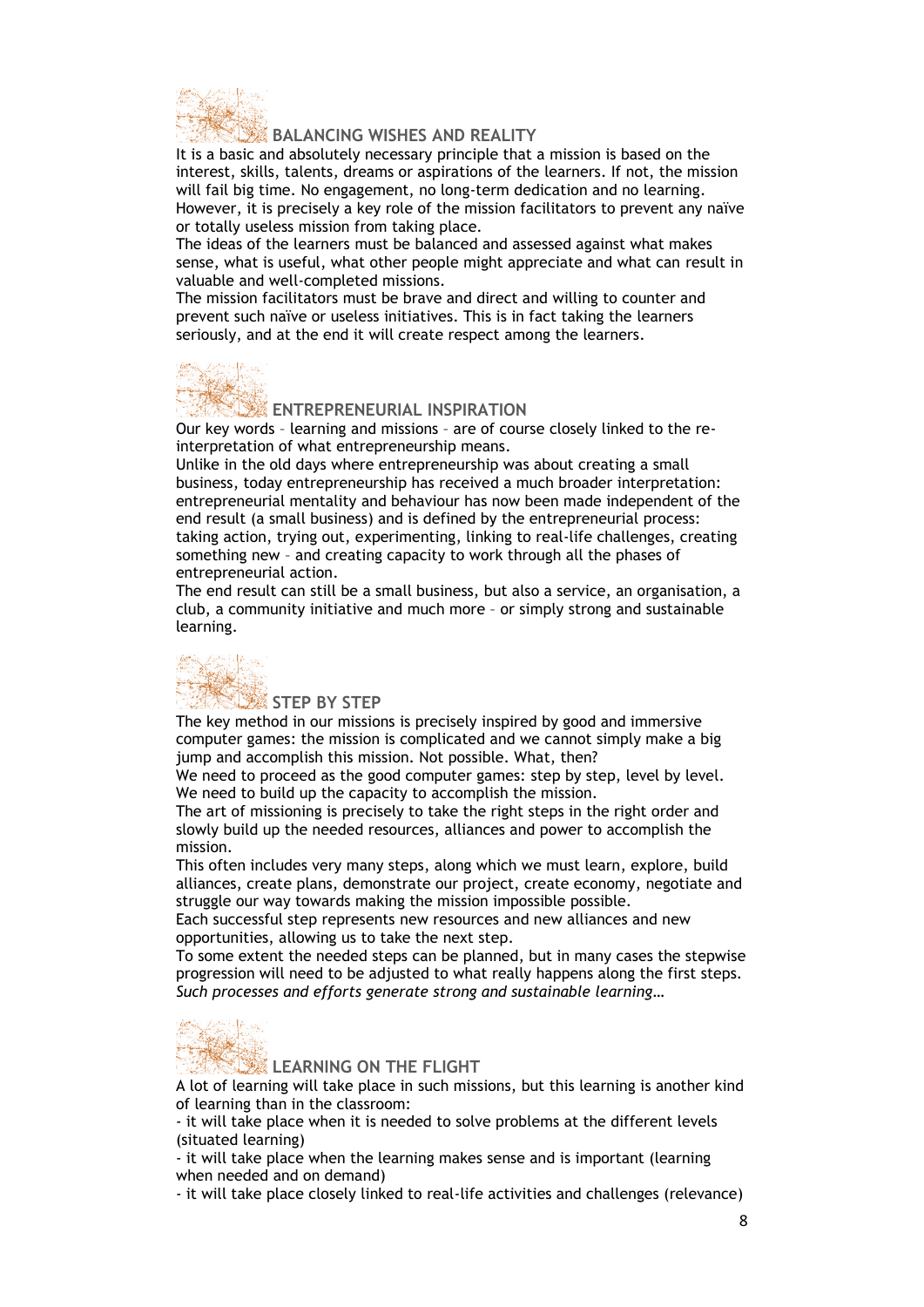- it will take place when frustration arises along the mission process (motivation) - it will be practically useful to the learners (theory and practice closely linked together)

So, the missions turn educational didactics upside down:

- $\rightarrow$  in traditional education you learn in theory for 20 years and then start approaching practice and real-life
- $\rightarrow$  in mission based learning you work in real-life and insert learning elements as needed

**INVOLVES MANY 21ST CENTURY SKILLS AND COMPETENCES** Working and struggling through such challenging missions will create very many and very important  $21^{st}$  century skills and competences. In the classrooms most learners will not even come near such competence development… Along the mission steps you need to analyse reality, seize opportunities, negotiate with community players, collaborate with alliance partners, present

your mission with creative media, draw up financial plans and budgets, etc., etc. Evidently those are key competences in the  $21^{st}$  century, highly appreciated by many companies and often more valued now than long theoretical academic educations.

The point is: if we present such learning challenges to the learners in the abstract forum of the classroom, they will step back.

When these learning challenges emerge from the progression towards accomplishing their own mission, the motivation to learn will be 10 times bigger. It's that simple.



# WHAT A MISSION IS NOT

#### *What is NOT a mission, then?*

Let us close this small description of what a mission is and should be by indicating what cannot be considered missions (because such activities do not create deep learning):

- any punctual or short-term activity is not a mission

- activities prepared over some time but still simple activities without further perspectives are not missions

- engagement in already existing and running initiatives is not a mission

- involvement in practical activities in the institution or in the community is not a mission

- activities that do not create something new and useful for the learners and for other people are not missions

- simple activities easy to accomplish are not missions

In short: activities that do not create deep learning are not missions.

*A mission is therefore defined by the learning it creates among the learners and the dynamic perspectives it offers.*